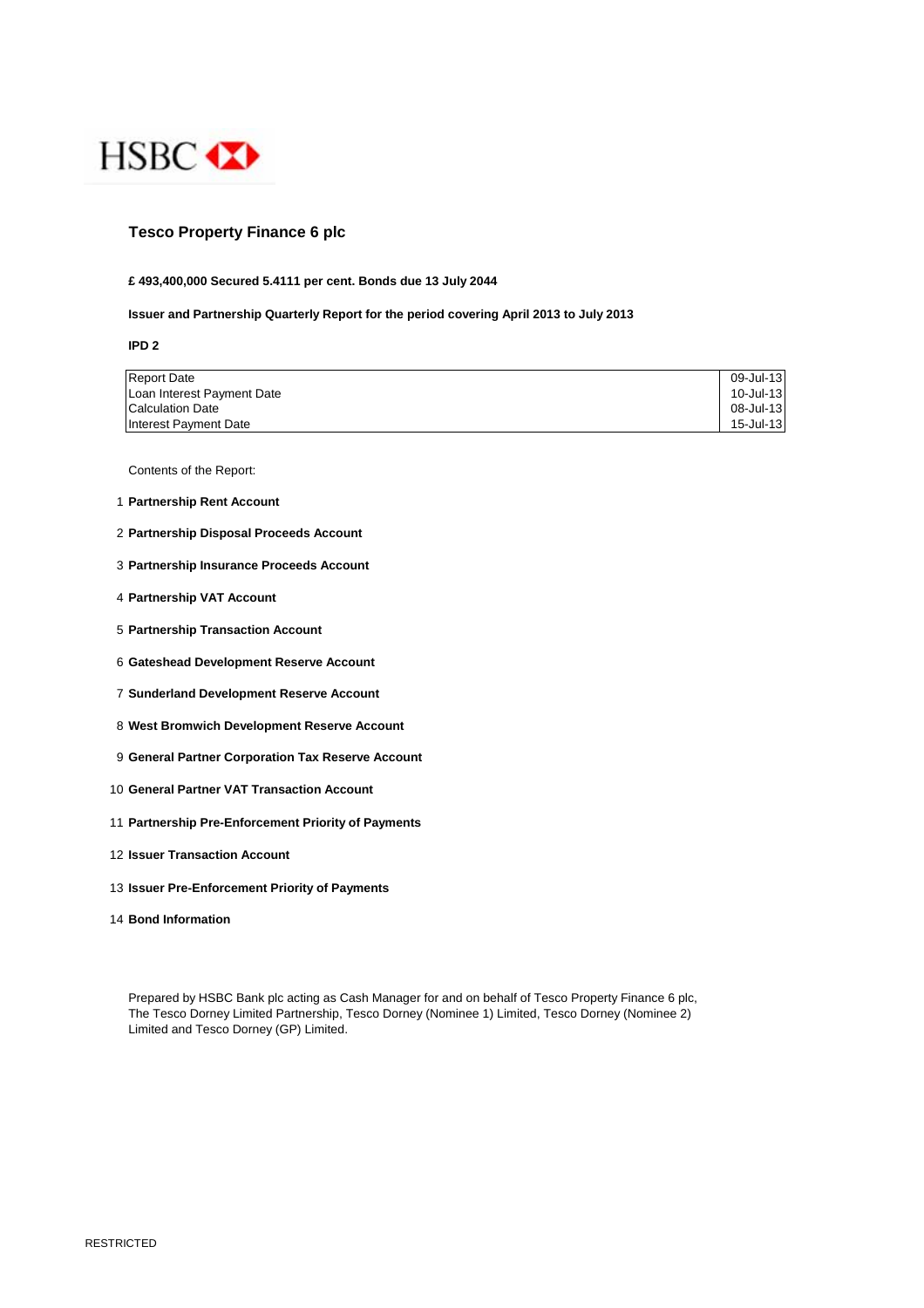## **1. Partnership Rent Adam**

|                                                                                                                   | Opening Balance                                                                                                                                                                                 | 4.077.06 Cr                                                                                                                                    |       |
|-------------------------------------------------------------------------------------------------------------------|-------------------------------------------------------------------------------------------------------------------------------------------------------------------------------------------------|------------------------------------------------------------------------------------------------------------------------------------------------|-------|
| <b>DATE</b>                                                                                                       | <b>ENTRY DETAILS</b>                                                                                                                                                                            | AMOUNT (£)                                                                                                                                     | CR/DR |
| 30-Apr-13<br>30-Apr-13<br>01-May-13<br>09-May-13<br>09-May-13<br>03-Jun-13<br>19-Jun-13<br>01-Jul-13<br>10-Jul-13 | REVERSAL<br><b>REERSAL</b><br><b>Credit Interest</b><br>Tax Refund<br>Tax Refund<br><b>Credit Interest</b><br><b>Tesco Rent</b><br><b>Credit Interest</b><br>To Partnership Transaction Account | 356,708.00 Dr<br>356,708.00 Cr<br>79.66 Cr<br>$0.05$ <sub>Cr</sub><br>19.22 Cr<br>$0.57$ Cr<br>3,993,987.39 Cr<br>154.95 Cr<br>3,993,987.39 Dr |       |
|                                                                                                                   | <b>Closing Balance</b>                                                                                                                                                                          | 4,331.51 Cr                                                                                                                                    |       |

### **ship In**

**2.Partnership Disposal Proceeds Account**

**4. Partnership VAT Ac** 

|           | Opening Balance                 | 0.00 Cr             |
|-----------|---------------------------------|---------------------|
| DATE      | <b>ENTRY DETAILS</b>            | CR/DR<br>AMOUNT (£) |
|           |                                 |                     |
| 13-Feb-13 | VAT Funding                     | 181,365.15 Cr       |
| 10-Apr-13 | Vat on Rent (From Rent Account) | 356,708,00 Cr       |
| 30-Apr-13 | Reversal (Vat on rent)          | 356,708.00 Dr       |
| 24-May-13 | <b>HMRC</b>                     | 13.251.79 Dr        |
| 19-Jun-13 | Tesco                           | 683,395.53 Cr       |
| 09-Jul-13 | Tesco                           | 115.401.94 Cr       |
|           |                                 |                     |
|           | <b>Closing Balance</b>          | 966.910.83 Cr       |

|               | Opening Balance                             | 5.796.816.38 Cr |       |
|---------------|---------------------------------------------|-----------------|-------|
| <b>DATE</b>   | <b>ENTRY DETAILS</b>                        | AMOUNT (£)      | CR/DR |
|               |                                             |                 |       |
|               |                                             |                 | Cr    |
| 08-Jul-12     | <b>Credit Interest</b>                      | 1,868.43 Cr     |       |
| 10-Jul-13     | <b>Transfer from Rent</b>                   | 3,993,987.39 Cr |       |
| $10 -$ Jul-13 | <b>Trustee Fee</b>                          | 1,500.00 Dr     |       |
| 10-Jul-13     | Ongoing Fee                                 | 46,276.76 Dr    |       |
| 10-Jul-13     | Expenses                                    | 20,700.00 Dr    |       |
| 10-Jul-13     | Partnership Swap payment                    | $0.00C$ r       |       |
| 10-Jul-13     | Partnership Debt                            | 6,674,591.85 Dr |       |
| 10-Jul-13     | Spenc Hill                                  | $0.00$ Dr       |       |
|               |                                             |                 |       |
|               |                                             |                 |       |
|               | <b>Closing Balance</b>                      | 3,049,603.59 Cr |       |
|               |                                             |                 |       |
|               | Expense Reserve Ledger - Max GBP 500,000.00 |                 |       |
|               | Date                                        |                 |       |
|               | 10-Jul-13                                   | 23,386.41 Cr    |       |
|               |                                             |                 |       |
|               |                                             |                 |       |
|               |                                             |                 |       |
|               |                                             |                 |       |
|               |                                             |                 |       |

| 6. Gateshead Development Reserve Account 73763790 |                                                                                           |                                                |  |
|---------------------------------------------------|-------------------------------------------------------------------------------------------|------------------------------------------------|--|
|                                                   | Opening Balance                                                                           | 0.00 Cr                                        |  |
| <b>DATE</b>                                       | <b>ENTRY DETAILS</b>                                                                      | CR/DR<br>AMOUNT (£)                            |  |
|                                                   | 13-Feb-13 From Closing<br>01-Mar-13 Credit Interest<br>01-Apr-13 Credit Interest          | 31,377,265.11 Cr<br>2.063.16 Cr<br>3,997.64 Cr |  |
|                                                   | 01-May-13 Credit Interest<br>03-Jun-13 Spen Hill - Gateshead<br>03-Jun-13 Credit Interest | 3.869.18 Cr<br>5,400,851.00 Dr<br>4.256.62 Cr  |  |
|                                                   | 01-Jul-13 Credit Interest<br>Closing Balance                                              | 2.990.70 Cr<br>25.993.591.41 Cr                |  |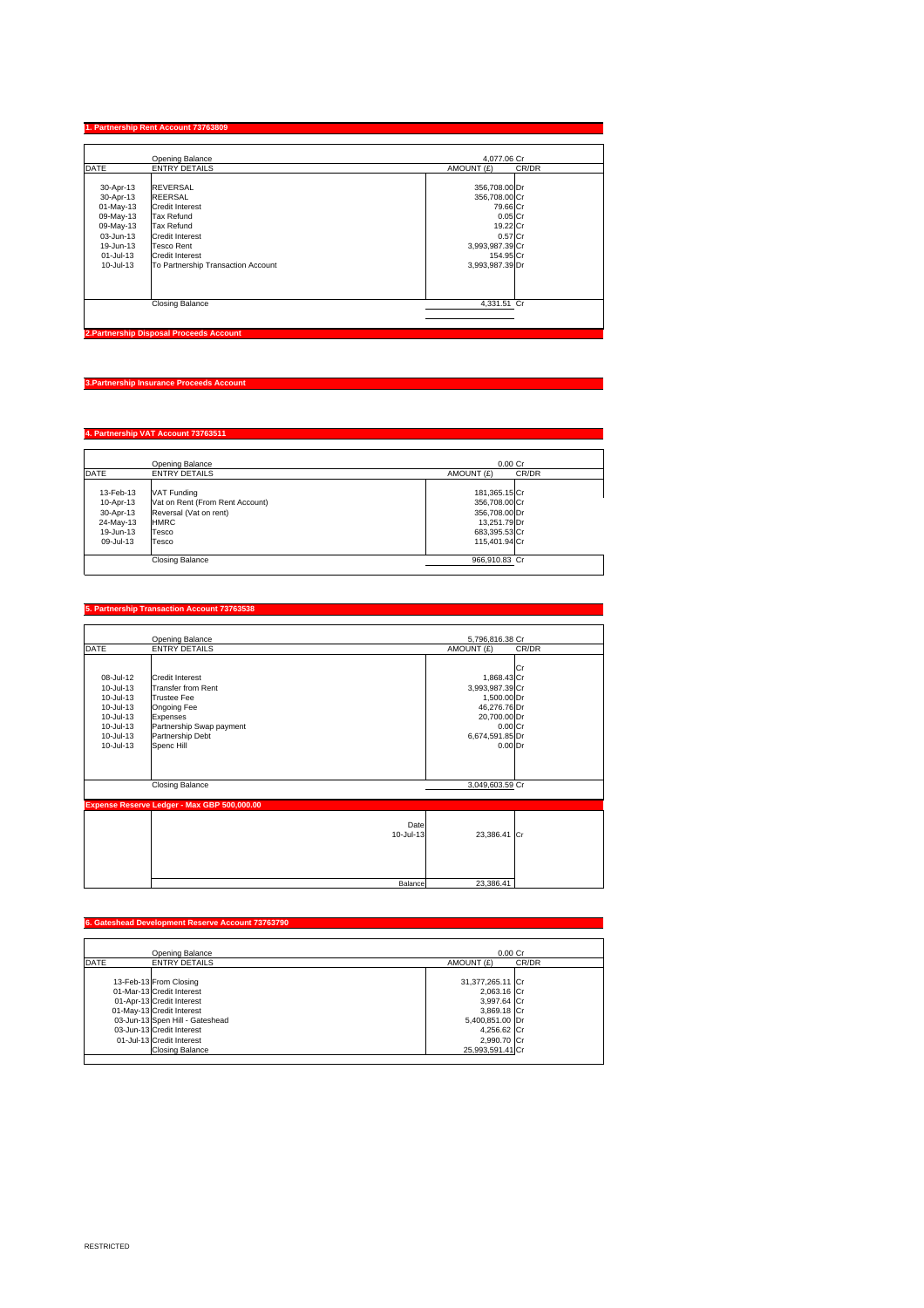|      |                                  | 7. Sunderland Development Reserve Account 73763782                                                                           |                                |                            |
|------|----------------------------------|------------------------------------------------------------------------------------------------------------------------------|--------------------------------|----------------------------|
|      |                                  |                                                                                                                              | $0.00C$ r                      |                            |
| DATE |                                  | Opening Balance<br><b>ENTRY DETAILS</b>                                                                                      | AMOUNT (£)                     | CR/DR                      |
|      |                                  |                                                                                                                              |                                |                            |
|      |                                  | 13-Feb-13 From Closing<br>01-Mar-13 Credit Interest                                                                          | 1,595,506.91 Cr<br>104.91 Cr   |                            |
|      |                                  | 01-Apr-13 Credit Interest                                                                                                    | 203.28                         | Cr                         |
|      |                                  | 01-May-13 Credit Interest                                                                                                    | 196.74                         | Cr                         |
|      |                                  | 03-Jun-13 Spen Hill - Sunderland<br>03-Jun-13 Credit Interest                                                                | 33,633.50<br>216.45            | Dr<br>Cr                   |
|      |                                  | 01-Jul-13 Credit Interest                                                                                                    | 179.81                         | Cr                         |
|      |                                  | <b>Closing Balance</b>                                                                                                       | 1,562,774.60 Cr                |                            |
|      |                                  | 8. West Bromwich Development Reserve Account 73763774                                                                        |                                |                            |
|      |                                  |                                                                                                                              |                                |                            |
|      |                                  |                                                                                                                              |                                |                            |
| DATE |                                  | <b>ENTRY DETAILS</b><br>13/02/13 From closing                                                                                | AMOUNT (£)<br>28,162,023.59 Cr | CR/DR                      |
|      |                                  | 01/03/13 Credit Interest                                                                                                     | 1,851.75 Cr                    |                            |
|      |                                  | 01/04/13 Credit Interest                                                                                                     | 3,588.00 Cr                    |                            |
|      | 03/06/13 Tesco                   | 01/05/13 Credit Interest                                                                                                     | 3,472.70 Cr<br>6.188.169.97 Dr |                            |
|      |                                  | 03/06/13 Credit Interest                                                                                                     | 3,820.44 Cr                    |                            |
|      |                                  | 01/07/13 Credit Interest                                                                                                     | 2,529.96 Cr                    |                            |
|      |                                  | <b>Closing Balance</b>                                                                                                       | 21,989,116.47 Cr               |                            |
|      |                                  | 9. General Partner Corporation Tax Reserve Account 73763597                                                                  |                                |                            |
|      |                                  |                                                                                                                              |                                |                            |
|      |                                  |                                                                                                                              |                                |                            |
| DATE |                                  | ENTRY DETAILS                                                                                                                | AMOUNT (£)<br>0.00             | CR/DR                      |
|      |                                  |                                                                                                                              |                                |                            |
|      |                                  | <b>Closing Balance</b>                                                                                                       |                                |                            |
|      |                                  |                                                                                                                              |                                |                            |
|      |                                  | 10. General Partner Vat Transaction Account 73763511                                                                         |                                |                            |
|      |                                  |                                                                                                                              |                                |                            |
| DATE |                                  | <b>ENTRY DETAILS</b>                                                                                                         | AMOUNT (£)                     | CR/DR                      |
|      | 10/04/13 Transfer                | 13/02/13 From closing                                                                                                        | 181,365.15 Cr<br>356,708.00 Cr |                            |
|      |                                  | 30/04/13 Reversal Trasnfer                                                                                                   | 356,708.00 Dr                  |                            |
|      | 24/05/13 HMRC                    |                                                                                                                              | 13,251.79 Dr                   |                            |
|      | 19/06/13 Tesco<br>09/07/13 TEsco |                                                                                                                              | 683,395.53 Cr<br>115,401.94 Cr |                            |
|      |                                  | <b>Closing Balance</b>                                                                                                       | 966,910.83                     |                            |
|      |                                  |                                                                                                                              |                                |                            |
|      |                                  | 11. Partnership Pre-Enforcement Priority of Payments                                                                         |                                |                            |
|      |                                  |                                                                                                                              | Funds Paid Out of              | <b>Funds Received into</b> |
|      |                                  |                                                                                                                              |                                |                            |
| Date |                                  |                                                                                                                              | account (£)                    | account (£)                |
|      | 10-Jul-13                        |                                                                                                                              |                                |                            |
|      |                                  | <b>Partnership Available Funds</b>                                                                                           |                                |                            |
|      |                                  | a Rental Income                                                                                                              |                                | 3,993,987.39               |
|      |                                  | b Funds from Issuer under Partnership Swaps                                                                                  |                                |                            |
|      |                                  | c From Partnership VAT Account<br>d From Partnership Disposal Proceeds Account                                               |                                |                            |
|      |                                  | e From Partnership Insurance Proceeds Account                                                                                |                                |                            |
|      |                                  | Interest received by the Partnership Accounts and Rent Account                                                               |                                | 1,868.43                   |
|      | h                                | g Eligible Investment Earnings by Partnership<br>Advance under Partnership Expenses Facility                                 |                                |                            |
|      |                                  | Net proceeds of a CPO Disposal or a Mortgage Property                                                                        |                                |                            |
|      |                                  | From 3rd anniversay of Closing, funds from Subordinated Loan Reserve Ledger                                                  |                                |                            |
|      | k                                | Net proceeds of a disposal of a Mortgage Property<br>Any other sums standing to the credit of the Partnership Transaction Ac |                                |                            |
|      |                                  | Partnership Expense Reserve Ledger                                                                                           |                                | 26.143.44                  |
|      |                                  | Interest Reserve Ledger                                                                                                      |                                | 2,812,455.76               |
|      |                                  |                                                                                                                              |                                |                            |
|      |                                  |                                                                                                                              |                                |                            |
|      |                                  | Partnership Pre-Enforcement Priority of Payments                                                                             |                                |                            |
|      |                                  | a Partnership Security Trustee Fees                                                                                          | 1,500.00                       |                            |
|      |                                  | b Issuer Security Trustee Fee, Bond Trustee, operating expenses of the Issuer                                                | 40,276.76                      |                            |
|      |                                  | (Ongoing Partnership Facility Fee)<br>c Partnership Operating Expenses excluding GP UK Tax                                   |                                |                            |
|      |                                  | d Partnership Operator Fee                                                                                                   | 20,700.00                      |                            |
|      |                                  | d Property Advisor Fee (Annual 40K)                                                                                          |                                |                            |
|      |                                  | d Nominees Corporate Services Provider Fee<br>d Nominees Holdco Corporate Services Provider Fee                              |                                |                            |
|      |                                  | d Nominees Side Letter payments                                                                                              |                                |                            |
|      |                                  | d Nominees Holdco Side Letter payments                                                                                       |                                |                            |
|      | d<br>d                           | Account Bank Fee<br>Cash Manager Fee                                                                                         |                                |                            |
|      | d                                |                                                                                                                              |                                |                            |
|      |                                  |                                                                                                                              |                                |                            |
|      |                                  | d Issuer Account Bank, PPA CM, CSP Fee (Ongoing Partnership Facility Fee)<br>d Headlease payment                             | 5,250.00                       |                            |
|      |                                  | e Partnership Expenses Ledger payment (RPI Indexed)                                                                          | 6,250.00                       |                            |
|      |                                  | f Partnership Debt Interest<br>f Partnership Swap payment                                                                    | 6,674,591.85                   |                            |
|      |                                  | g Partnership Debt Principal                                                                                                 |                                |                            |
|      |                                  | Issuer Partnership Swap Termination Amount (Ongoing Partnership Facility                                                     |                                |                            |
|      |                                  | h Fee)<br>Property Pool Manager Fee (reserved)                                                                               | 750.00<br>68,000.00            |                            |
|      |                                  | Partnership Swap Termination Amount                                                                                          |                                |                            |
|      | k                                | Partnership Expenses Ledger payment                                                                                          | 17,136.41                      |                            |
|      |                                  | Alteration Adjustment Rent<br>m Substitution Adjustment Rent                                                                 |                                |                            |
|      |                                  | n Credited to Subordinated Loan Reserve Ledger                                                                               |                                |                            |
|      | p                                | o Payments to the Subordinated Loan Facility Provider<br>Partnership Distribution Account                                    |                                |                            |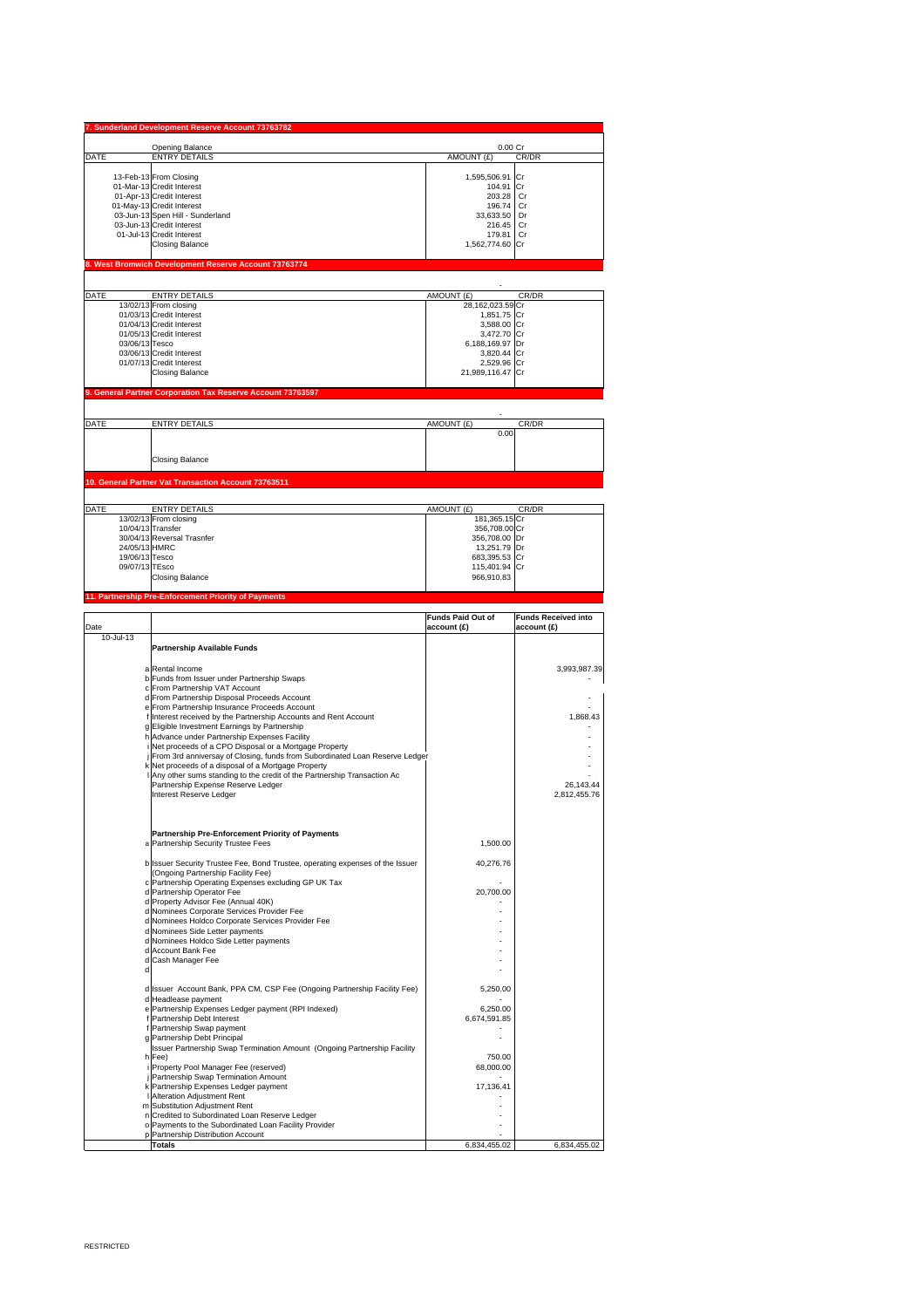| 12. Issuer Transaction Account 73771516                                                                |                                                                                                                                                                  |                                                                                                                           |       |
|--------------------------------------------------------------------------------------------------------|------------------------------------------------------------------------------------------------------------------------------------------------------------------|---------------------------------------------------------------------------------------------------------------------------|-------|
|                                                                                                        | <b>Opening Balance</b>                                                                                                                                           | 13,200.77                                                                                                                 |       |
| <b>DATE</b>                                                                                            |                                                                                                                                                                  | AMOUNT (£)                                                                                                                | CR/DR |
|                                                                                                        | <b>ENTRY DETAILS</b>                                                                                                                                             |                                                                                                                           |       |
| $01-May-13$<br>01-Jun-13<br>01-Jul-13<br>15-Jul-13<br>15-Jul-13<br>15-Jul-13<br>15-Jul-13<br>15-Jul-13 | <b>Credit interest</b><br><b>Credit interest</b><br><b>Credit interest</b><br><b>Swaps Receipts</b><br>Swap Pays<br>Partnership Debt<br>Expenses<br><b>Notes</b> | 93.87 Cr<br>1.80 Cr<br>1.53 Cr<br>$0.00$ <sub>Cr</sub><br>$0.00$ Dr<br>6,720,868.61 Cr<br>45,526.76 Dr<br>6,674,591.85 Dr |       |
|                                                                                                        | <b>Closing Balance</b>                                                                                                                                           | 14.047.97 Cr                                                                                                              |       |

| Date |                                                        | <b>Funds Paid Out of</b><br>account (£) | <b>Funds Received into</b><br>account (£) |
|------|--------------------------------------------------------|-----------------------------------------|-------------------------------------------|
|      | 15-Jul-13                                              |                                         |                                           |
|      |                                                        |                                         |                                           |
|      | <b>Issuer Available Funds</b>                          |                                         |                                           |
|      | a Funds due to Issuer under Partnership Swap Agreement |                                         |                                           |
|      | b Amounts due to Issuer in respect of Partnership Loan |                                         | 6,720,868.61                              |
|      | c Any amount due to Issuer under Issuer Swap Agreement |                                         |                                           |
|      | d Interest Received by Issuer on Transaction Account   |                                         | 97.20                                     |
|      | e Eigible Investment Earnings                          |                                         |                                           |
|      |                                                        |                                         |                                           |
|      | <b>Issuer Pre-Enforcement Priority of Payments</b>     |                                         |                                           |
|      | a Bond Trustee Fee                                     | 1.200.00                                |                                           |
|      | a Issuer Security Trustee Fee                          | 1,500.00                                |                                           |
|      | b Issuer Operating Expenses                            | 37,576.76                               |                                           |
|      | Tax                                                    |                                         |                                           |
|      | c Issuer/Issuer Holdco Corporate Services Provider Fee |                                         |                                           |
|      | c Paying Agent Fee                                     | 500.00                                  |                                           |
|      | c Account Bank Fee                                     | 1.000.00                                |                                           |
|      | Cash Manager Fee<br><b>Bond Interest</b>               | 3,750.00                                |                                           |
|      | d Bond Principal                                       | 6,674,591.85                            |                                           |
|      | d Issuer Swap Provider                                 |                                         |                                           |
|      | d Partnership Swap payment                             |                                         |                                           |
|      | ellssuer Profit                                        | 750.00                                  |                                           |
|      | f Swap Subordinated Amounts                            |                                         |                                           |
|      | g Issuer Partnership Swap Termination Amount           |                                         |                                           |
|      | hussuer Transaction Account                            | 97.20                                   |                                           |
|      |                                                        |                                         |                                           |
|      | <b>Totals</b>                                          | 6,720,965.81                            | 6,720,965.81                              |